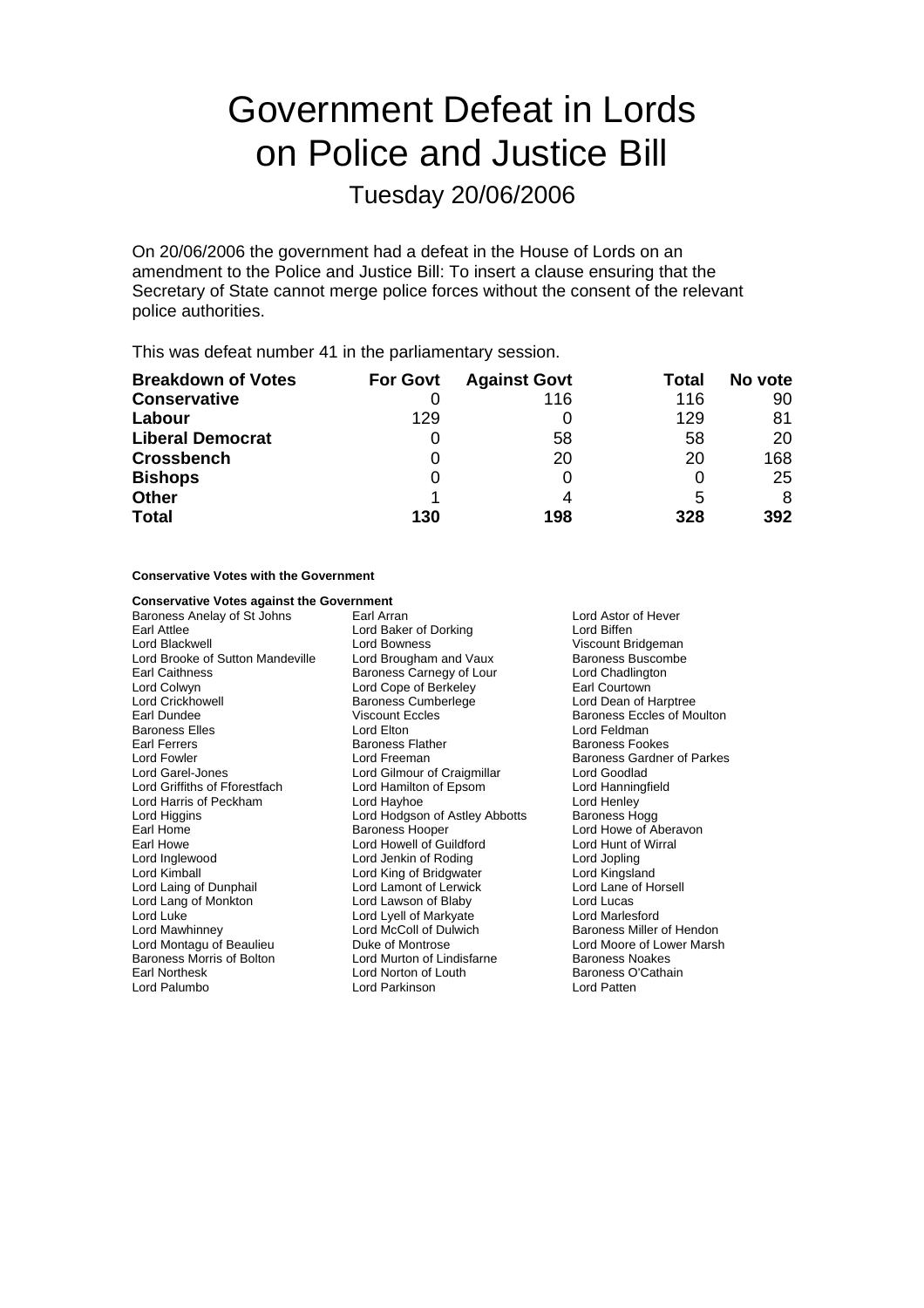Lord Renton Lord Roberts of Conwy<br>
Baroness Seccombe Lord Selsdon Baroness Trumpington Lord Tugendhat<br>
Lord Vinson Lord Waddington Lord Windlesham Lord Wolfson

### **Labour Votes with the Government**<br>**Lord Acton**

Lord Alli **Communist Communist Communist Communist Communist Communist Communist Communist Communist Communist Co**<br>Communist Communist Communist Communist Communist Communist Communist Communist Communist Communist Communi Lord Archer of Sandwell **Road Ashley of Stoke** Baroness Ashton of Upholland Lord Baroness Ashton of Upholland Lord Baroness Ashton of Upholland Lord Baroness Ashton of Upholland Baroness Billingham Lord Bragg Lord Brooke of Alverthorpe Lord Brookman<br>
Lord Burlison Lord Campbell-Savours Lord Carter of Coles Lord Burlison Lord Campbell-Savours<br>
Viscount Chandos<br>
Lord Christopher Lord Clarke of Hampstead<br>Lord Corbett of Castle Vale Lord Davies of Oldham Lord Davies of Coity Lord Desai Lord Dixon Lord Drayson Lord Dubs Baroness Farrington of Ribbleton Lord Foster of Bishop Auckland Lord Foulkes of Cumnock<br>
Lord Fyfe of Fairfield **in Lord Baroness Gale** Lord Giddens Lord Fyfe of Fairfield **Figure 1 Baroness Gale Figure 1** Lord Giddens<br>
Lord Gilbert **Figure 1 Baroness Golding** Ford Goldsmith Lord Gilbert **Baroness Golding**<br>
Lord Gordon of Strathblane **Baroness Colding** Lord Harrison **Lord Haskel Lord Handel** Lord Haworth Lord Haworth<br>Baroness Hayman **Baroness Henique Communist Communist Communist Communist Communist Communist Communist Communis** Baroness Hayman Baroness Henig Baroness Henig Baroness Hilton of Eggardon<br>
Lord Hogg of Cumbernauld Lord Howarth of Newport Baroness Howells of St David Lord Howie of Troon **Lord Hughes of Woodside** Lord Hunt of Kings Heath<br>
Lord Irvine of Lairg **Commence Commence** Baroness Jay of Paddington Lord Jones Lord Irvine of Lairg **Baroness Jay of Paddington** Lord Jones<br>
Lord Judd **Baroness Kingsmill** Lord Kinnock Lord Judd Baroness Kingsmill Lord Kinnock Lord Kirkhill Lord Lea of Crondall<br>
Lord Lipsey **Baroness Lockwood** Lord Macdonald of Tradeston Lord MacKenzie of Culkein Lord Mason of Barnsley Baroness Massey of Darwen **Lord Maxton** Lord McKenzie of Luton **Lord Mitchell** Lord Mitchell Lord Moonie<br>
Baroness Morgan of Drefelin Baroness Morgan of Huyton Lord Morris of Aberavon Baroness Morgan of Drefelin Baroness Morgan of Huyton Lord Morris of Aberavoness Morgan of Aberavoness Nicol<br>Baroness Morris of Yardley Lord Morris of Manchester Baroness Nicol Baroness Morris of Yardley Lord Morris of Manchester Baroness Nicol Baroness Pitkeathley **Communist Containst Lord Plant of Highfield** Baroness Prosser<br>
Lord Prys-Davies **Baroness Americans** Baroness Quin Baroness Rendell of Babergh Lord Richard<br>
Lord Rosser Lord Rowlands Lord Rosser **Lord Rowlands** Exercise Baroness Royall of Blaisdon<br>
Lord Sawyer **Baroness Scotland of Asthal** Burd Sewel Lord Sawyer **Baroness Scotland of Asthal Lord Sheldon**<br>
Lord Sheldon **Baroness Scotland Scotland Sheldon** Baroness Smith of Gilmorehill Lord Temple-Morris **Example Accept Lord Tomlinson**<br>
Lord Tunnicliffe **Research Corporation Lord Turnberg** Lord Tunnicliffe Turnberg Lord Turnberg Corporation Baroness Turner of Camden<br>Baroness Uddin Baroness Wall of New Barnet Baroness Warwick of Underc

Earl Peel<br>
Baroness Perry of Southwark Lord Pilkington of Oxenford<br>
Lord Plummer of St Maryleb<br>
Lord Plummer of St Maryleb Lord Plumb **Lord Plummer of St Marylebone**<br>
Lord Reav<br>
Lord Rees Baroness Rawlings **Example 2018**<br> **Baroness Rawlings** Western Lord Rearties of Conwy Conduct Report Lord Rotherwick Baroness Seccombe Lord Selsdon Communication Baroness Sharples<br>
Lord Shaw of Northstead Baroness Shephard of Northwold Lord Skelmersdale Baroness Shephard of Northwold Lord Skelmersdale<br>
Lord Strathclyde Lord Taylor of Warwick Lord St John of Fawsley Lord Strathclyde Lord Taylor of Vertex Cord Taylor of Vertex Cord Taylor of Vertex Lord Tebbit Lord Taylor of Holbeach Lord Tebbit Lord Trefgarne Lord Vinson Lord Waddington Lord Wade of Chorlton Lord Wade of Chorlton Lord Wade of Chorlton Lord Walker of Worcester Lord Waldegrave of North Hill<br>Lord Wolfson

Lord Acton Lord Adonis Lord Ahmed Lord Barnett<br>
Baroness Blackstone<br>
Lord Borrie<br>
Lord Borrie Lord Christopher **Lord Clark of Windermere**<br>
Lord Clinton-Davis **Consumer Consumer Consumer Consumer**<br>
Baroness Cohen of Pimlico Baroness Crawley **Corpe Example 2** Lord Davidson of Glen Clova<br>
Lord Davies of Coity **Lord Desai** Lord Grocott Lord Harris of Haringey Baroness Lockwood Lord Lofthouse of Pontefract<br>
Lord MacKenzie of Culkein Lord Mason of Barnsley Lord Patel of Blackburn Baroness Quin **Baroness Ramsay of Cartvale**<br> **Lord Richard** Baroness Ramsay of Cartvale Viscount Simon Lord Smith of Leigh<br>
Lord Soley<br>
Lord Soley

Lord Evans of Temple Guiting Baroness Howells of St Davids Lord Stone of Blackheath Lord Strabolgi<br>
Lord Temple-Morris **Communist Contains Communist Communist Communist Communist Communist Communist Communist Communist Communist Communist Communist Communist Communist Communist Co** Baroness Uddin Baroness Wall of New Barnet Baroness Warwick of Undercliffe<br>Baroness Whitaker **Baroness Long Woolmer of Leeds** Lord Young of Norwood Green Lord Young of Norwood Green